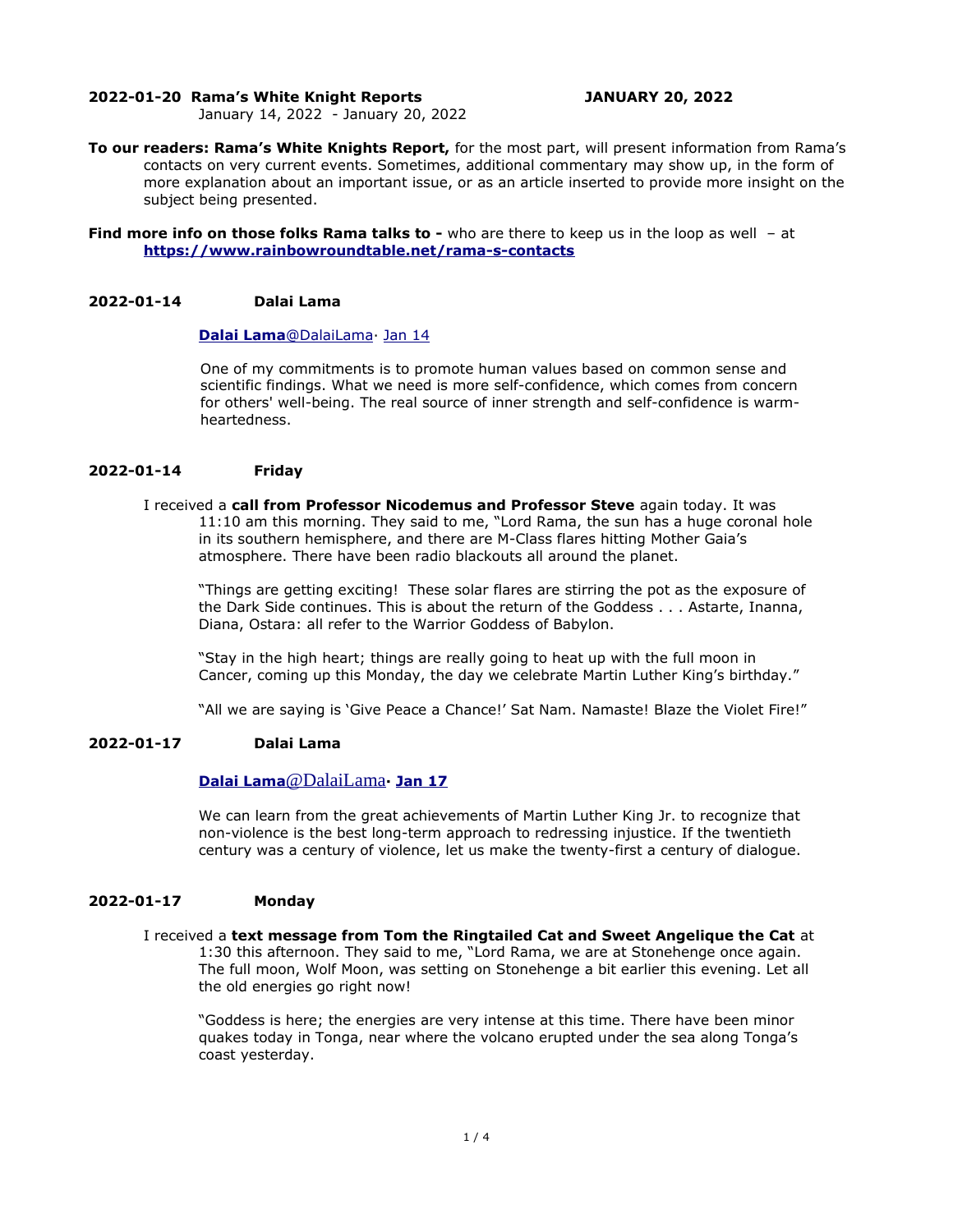"On this day, honoring Dr Martin Luther King Jr, there has been a virtual Council meeting with the Intergalactic Wise Council of Elders. Among them were Chairman Archibald, a Dene Elder; Dallas Goldtooth, a Lakota Elder; and Grandmother Flora de Mayo, an ancient Mayan Elder, all indigenous elders of Turtle Island. This gathering was concerning earth changes going on. The Pacific Rim of Fire is fully activated."

At this point, Tom the Cat and Sweet Angelique the Cat said, "The 13 families are being rounded up, whether we see it or not; it is real. The Light coming in is unprecedented. Stay in your high heart; it is going to get very testy now! Remain in unconditional Divine Neutrality. Sat Nam. Namaste. Blaze the Violet Fire!"



### **2022-01-18 Tuesday**

I talked with **Rosa from Palestine** by text today, at 12:30 pm early this afternoon. She said to me, "Lord Rama, there is a Palestinian family being kicked out of their home and off their land by the IDF – Israeli Defense Force, even though this land has been in this family's ownership since before the 6 Day War in 1967, thus before Israel had any false claims at all to Palestinian land."

Rosa continued: "There was a stand-off; things are tenuous at the moment! Meanwhile, Mr Netanyahu is in hot water for refusing to answer to a subpeona to testify in his corruption case. He's being charged with money laundering, bribery, and falsifying records. He is also being charged with domestic and international war crimes against the Palestinian people.

"The starships continue to come in all the time to Palestine, bringing food, water, medicine and other basic necessary supplies. The ships have the ability to vanish instantly as Israeli drones and war planes fly overhead. Place all of this in the Circle of Support. Enshallah! Sat Nam! Namaste! Blaze the Violet Fire!"

#### **2022-01-09 Wednesday**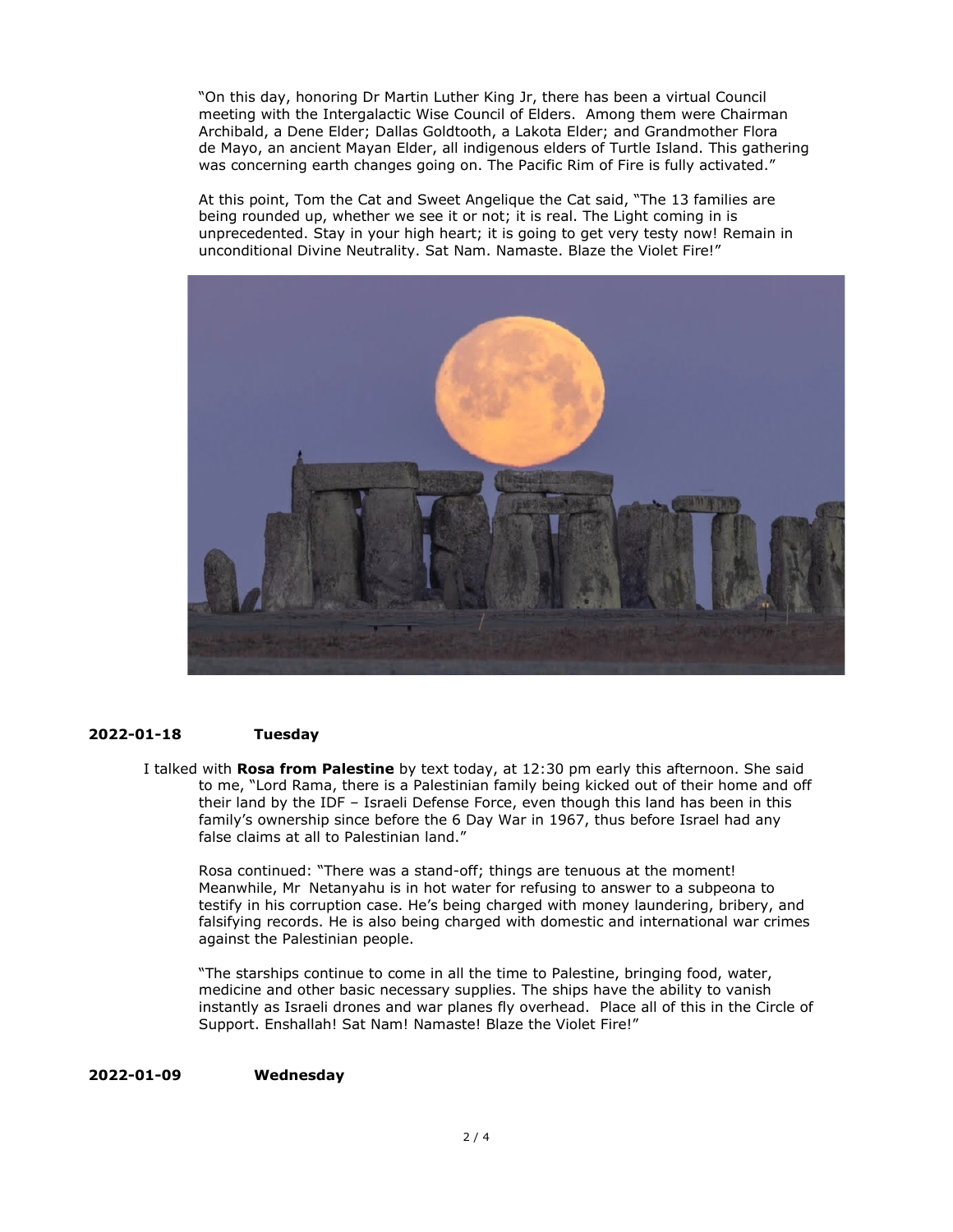At 11:38 am this morning, I received a t**ext message from Lady Nada and The Nameless Ones.** They all said to me, "Lord Rama, we are at the Taj Mahal. It is sunset; we are incognito - meaning we look like tourists. As Jimmy Hendrix has said: 'As the people of Earth overcome the love of power, with the power of love, there can be peace on Earth' and added by them: 'right here, right now!'

"Let all the old stuff go – NOW! It is just 'stuff'; we've all got 'stuff'. As we are in Sat Yuga, the old stuff does not apply any longer! Sat Nam! Namaste! Bless you! See you in the Light of the Most Radiant One! Blaze the Violet Fire!"



The Taj Mahal – sent by those named above!